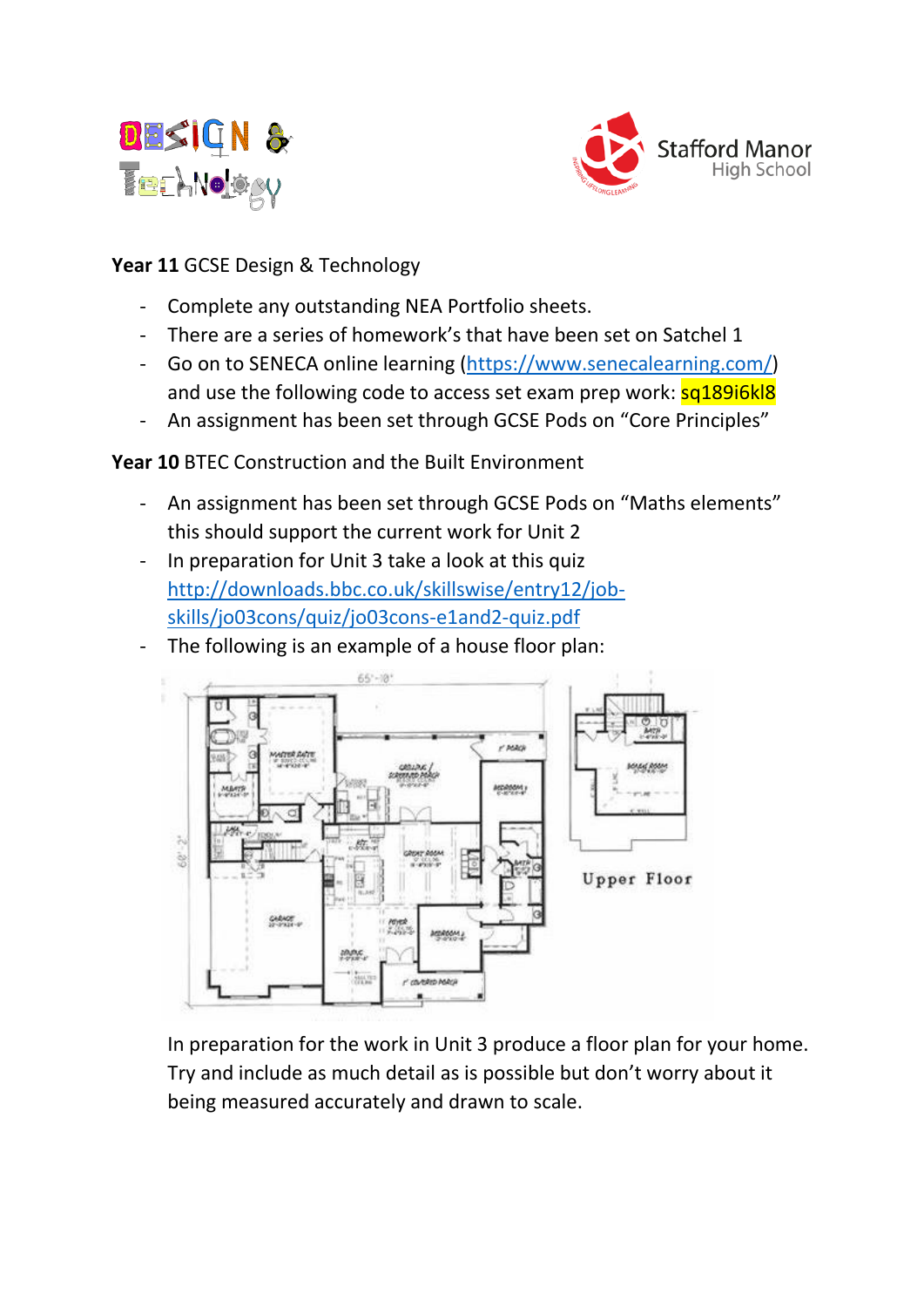#### **Year 9** Eco Design

The environment and its deterioration is a major factor in the news today. You are to carry out some research into one of the following identified issues, produce a report and develop a possible design solution that would help solve the issue.

- Excessive plastic waste in the oceans
- Increased requirements to recycle at home and less bin collections
- Too many plastic cups and straws still used.

Your project should include both written and graphical information, some statistical data and possible design solutions.

# *Each week there will be a quiz and/or spell test set on 'Satchel 1' and anyone getting 100% will be placed in a prize draw.*

### **Year 8** Thinking outside the box

Carry out a research project looking at board game/toy packaging and advertising. You should include some images and information about your findings and then make comments on how effective you think the packaging/advertising is. Once you have done, this select on game or toy that you feel could have been packaged/advertised better. You should produce four or five different design ideas for a new package and four or five different advertisement poster ideas for the toy. You should then do a final design idea for a creative re package and advertise of your chosen toy.

## *Each week there will be a quiz and/or spell test set on 'Satchel 1' and anyone getting 100% will be placed in a prize draw.*

### **Year 7** Keep your treasures safe

In the final term you will do a range of small projects looking at the different materials used in design and technology. At the end of this you will be designing your own little decorative treasure box. In preparation for this you are to carry out some research and produce a report on